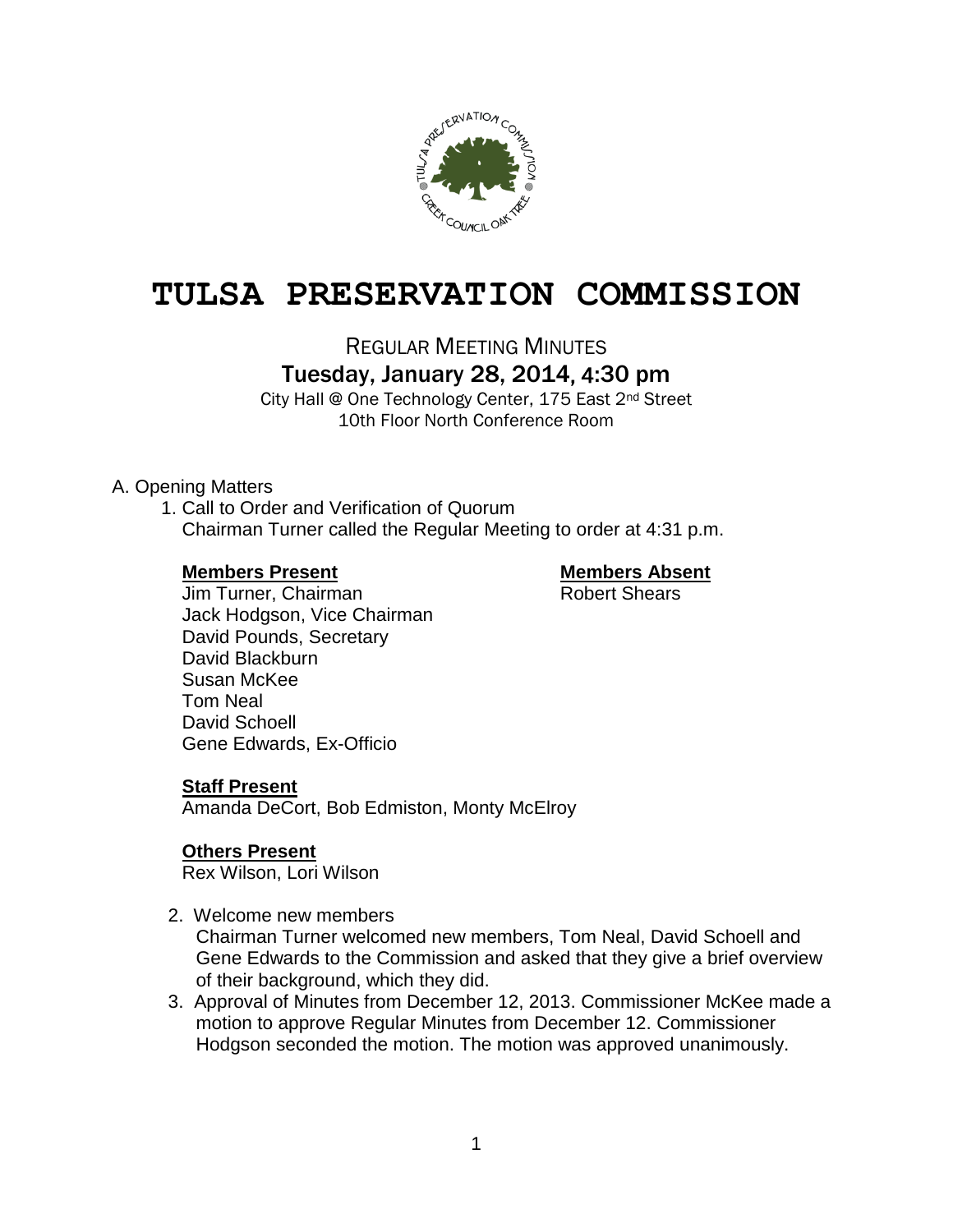| Vote: Regular Meeting Minutes from December 28, 2013 |                |                   |                    |  |  |  |
|------------------------------------------------------|----------------|-------------------|--------------------|--|--|--|
| In Favor                                             | <b>Opposed</b> | <b>Abstaining</b> | <b>Not Present</b> |  |  |  |
| 1. Blackburn                                         | None           | <b>None</b>       | <b>None</b>        |  |  |  |
| 2. Hodgson                                           |                |                   |                    |  |  |  |
| 3. McKee                                             |                |                   |                    |  |  |  |
| 4. Neal                                              |                |                   |                    |  |  |  |
| 5. Pounds                                            |                |                   |                    |  |  |  |
| 6. Schoell                                           |                |                   |                    |  |  |  |
| 7. Turner                                            |                |                   |                    |  |  |  |

4. Disclosure of Conflicts of Interest No one reported a conflict of interest with the proposals on the agenda.

#### B. Actionable Items

1. COA-14-001 / 1709 S. Cincinnati Place (North Maple Ridge)

Applicant: Lori Wilson

COA Subcommittee Review Date: None Request: Replace existing non-original wood porch railings and balusters with new wood railings and balusters.

Monty McElroy presented Ms. Wilson's Certificate of Appropriateness application to the Commission and read the applicable guidelines. Mr. and Mrs. Wilson were present to answer questions.

Applicant was asked how the bottom rail would be constructed. Mr. Wilson presented pictures of different options to show several types of porch construction in the neighborhood. Commissioners felt that Option #2, with the configuration and dimensions to match example provided at 1507 S. Owasso Avenue, was the most appropriate.

Commissioner Blackburn made a motion to approve the application with the condition that it match Option #2. Commissioner Neal seconded the motion. Chairman Turner asked for a vote on the motion.

| Vote: 1709 S. Cincinnati Place (North Maple Ridge) |  |
|----------------------------------------------------|--|
|----------------------------------------------------|--|

| $1000 \cdot 1100 \cdot 0.$ Chromman Frace (From maple Higgs) |                |                   |                    |  |  |  |
|--------------------------------------------------------------|----------------|-------------------|--------------------|--|--|--|
| In Favor                                                     | <b>Opposed</b> | <b>Abstaining</b> | <b>Not Present</b> |  |  |  |
| 1. Blackburn                                                 | <b>None</b>    | <b>None</b>       | <b>None</b>        |  |  |  |
| 2. Hodgson                                                   |                |                   |                    |  |  |  |
| 3. McKee                                                     |                |                   |                    |  |  |  |
| 4. Neal                                                      |                |                   |                    |  |  |  |
| 5. Pounds                                                    |                |                   |                    |  |  |  |
| 6. Schoell                                                   |                |                   |                    |  |  |  |
| 7. Turner                                                    |                |                   |                    |  |  |  |
|                                                              |                |                   |                    |  |  |  |
|                                                              |                |                   |                    |  |  |  |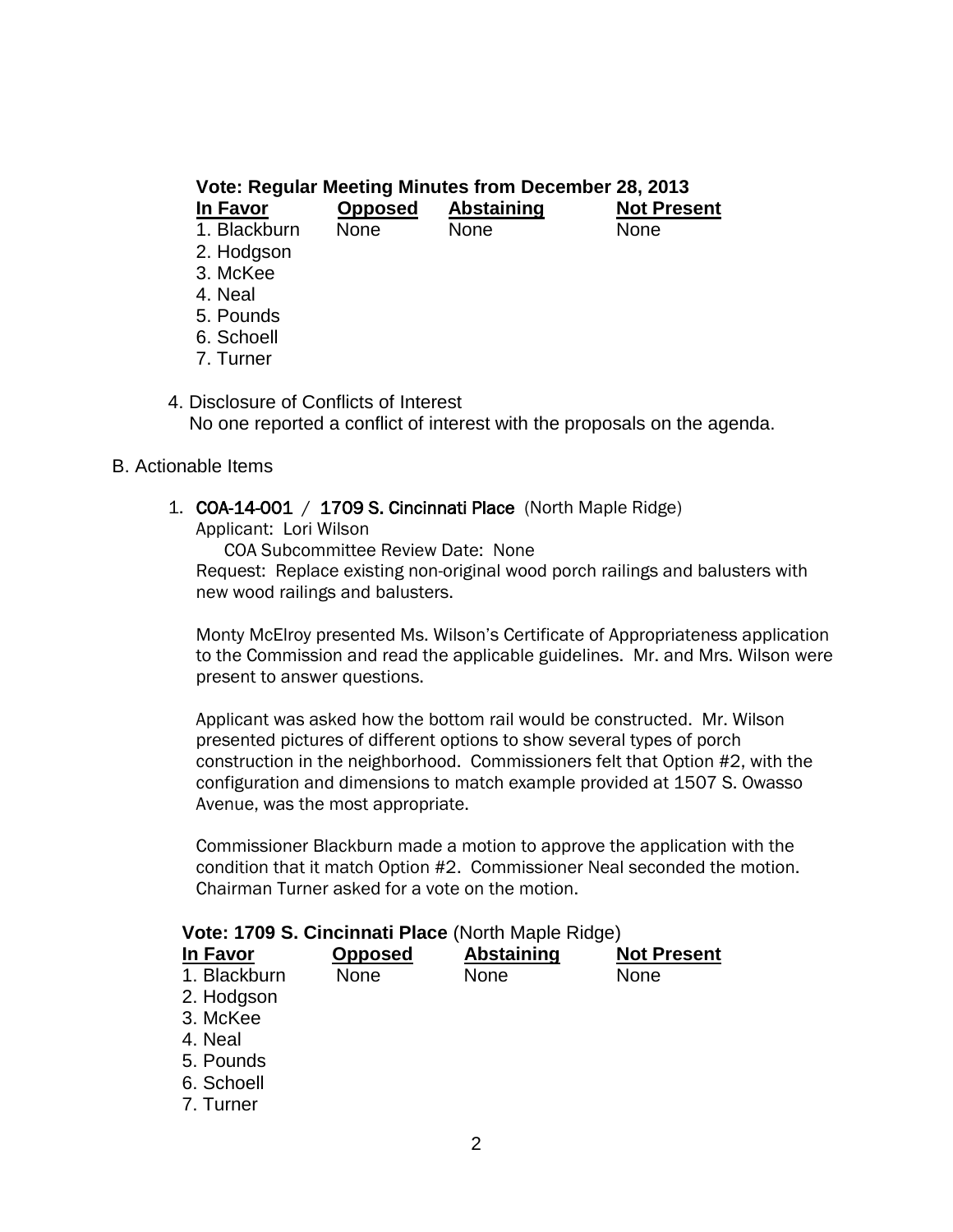The motion to approve was approved unanimously. Guideline cited: A.6.1, A.6.3 and A.6.4.

## 2. Changes to Rules and Regulations – Articles VII & VIII

Commissioners discussed proposed changes to Rules and Regulations. Commission Neal asked for a recap to bring him up to date on the rewriting of the Rules and Regulations in order to make them match the ordinance.

Bob Edmiston discussed the history of the zoning map amendment discussions we have had in the past. He related how recently we have had great difficulty trying to properly monitor and engage this process through neighborhood associations. Traditionally TPC's Rules and Regulations have deferred to neighborhood associations and their officers, although it is not required by ordinance. Also, in the past, Rules and Regulations have involved a balloting process, which complicated matters even more.

It was decided that Commissioners would take another look at the Rules and Regulations in an effort to be fully compliant with the requirements of the ordinance. Chairman Turner stated, and it was agreed, that this would be the first reading and it would be continued and brought forward to the next meeting for a vote. He asked that in the meantime, comments or corrections please be sent to Amanda DeCort.

## C. Reports

#### 1. Staff

Amanda DeCort discussed the NAPC, CAMP and membership information. She also gave an update on the Buena Vista zoning activity. She also mentioned upcoming window workshops.

Bob Edmiston gave an update on the easement McBirney Mansion. He was asked about the status of the BOA hearing on the proposed townhouse project in Swan Lake. He gave Commissioners an update on the upcoming February 25 hearing on that project.

#### 2. Chair

#### a. Committee Assignments

Chairman Turner opened discussion regarding assignments to the three committees. David Pounds agreed to chair the Rules and Regulations Subcommittee. Tom Neal stated that he would be interested in the Outreach Subcommittee and Commissioner McKee agreed to become the chair. Commissioner Hodgson agreed to chair the COA Subcommittee and Chairman Turner agreed to fill in whenever he was needed. Commissioners Blackburn, Pounds and Schoell were also assigned to the COA Subcommittee.

#### b. Annual Retreat